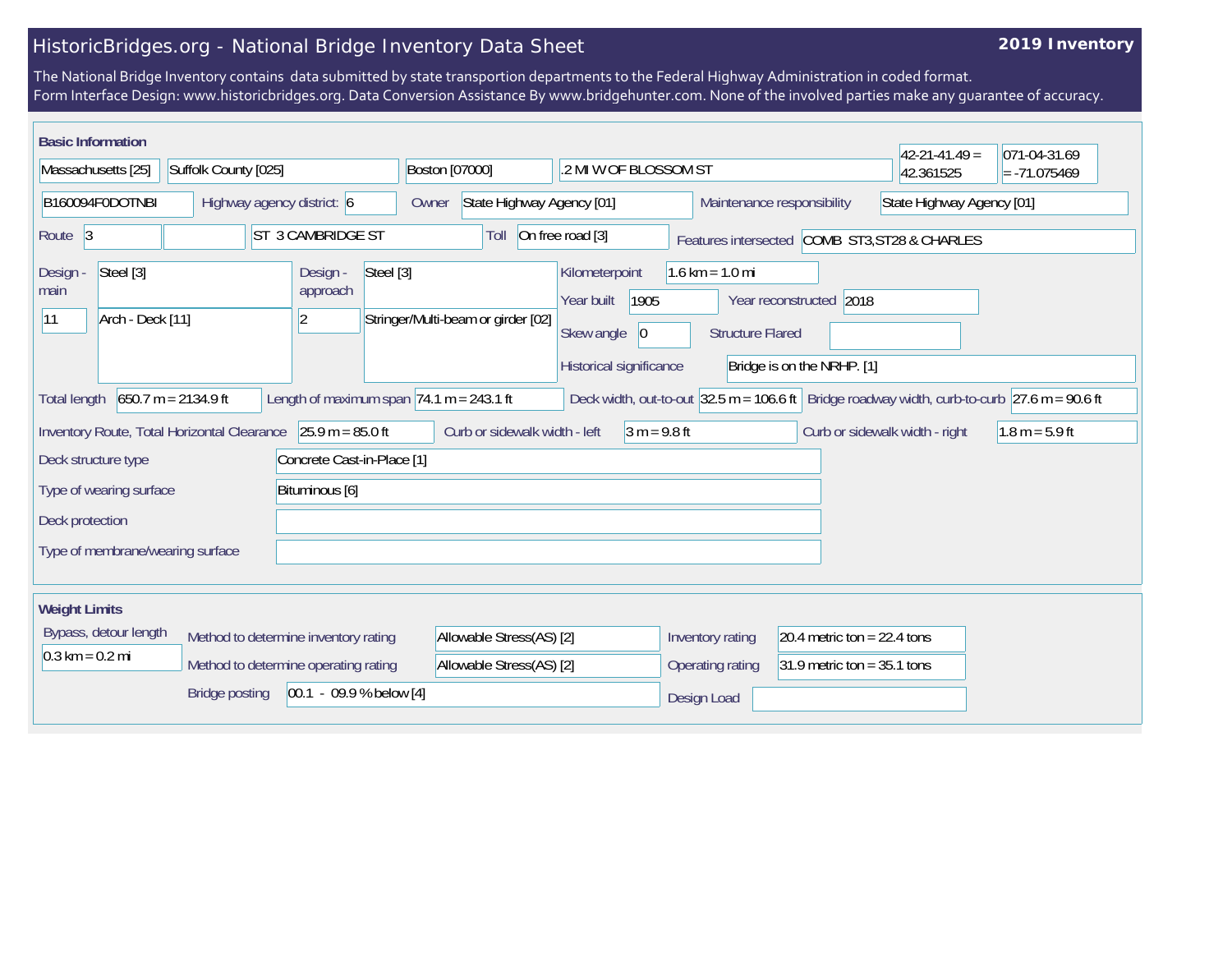| <b>Functional Details</b>                                                                                                                                  |                                                                                                                               |  |  |  |  |  |  |  |
|------------------------------------------------------------------------------------------------------------------------------------------------------------|-------------------------------------------------------------------------------------------------------------------------------|--|--|--|--|--|--|--|
| Average daily truck traffi  4<br>55700<br>Average Daily Traffic                                                                                            | Year 2014<br>2031<br>Future average daily traffic<br>35692<br>%<br>Year                                                       |  |  |  |  |  |  |  |
| Road classification<br>Other Principal Arterial (Urban) [14]                                                                                               | Approach roadway width<br>Lanes on structure 6<br>$17.1 m = 56.1 ft$                                                          |  |  |  |  |  |  |  |
| Type of service on bridge Highway-railroad [4]                                                                                                             | Bridge median Closed median with non-mountable barr<br>Direction of traffic 2 - way traffic [2]                               |  |  |  |  |  |  |  |
| Parallel structure designation<br>No parallel structure exists. [N]                                                                                        |                                                                                                                               |  |  |  |  |  |  |  |
| Highway-waterway [6]<br>Type of service under bridge                                                                                                       | Navigation control on waterway (bridge permit required). [1]<br>Navigation control<br>Lanes under structure<br>$\overline{6}$ |  |  |  |  |  |  |  |
| Navigation horizontal clearance $ 57.3 \text{ m} = 188.0 \text{ ft} $<br>$9.1 m = 29.9 ft$<br>Navigation vertical clearanc                                 |                                                                                                                               |  |  |  |  |  |  |  |
| Minimum navigation vertical clearance, vertical lift bridge $\vert$ 0 m = 0.0 ft<br>Minimum vertical clearance over bridge roadway<br>$99.99 m = 328.1 ft$ |                                                                                                                               |  |  |  |  |  |  |  |
| Minimum lateral underclearance reference feature Highway beneath structure [H]                                                                             |                                                                                                                               |  |  |  |  |  |  |  |
| Minimum lateral underclearance on left $9.1$ m = 29.9 ft<br>Minimum lateral underclearance on right $6.1 m = 20.0 ft$                                      |                                                                                                                               |  |  |  |  |  |  |  |
| Minimum Vertical Underclearance $ 3.25 \text{ m} = 10.7 \text{ ft} $                                                                                       | Minimum vertical underclearance reference feature Highway beneath structure [H]                                               |  |  |  |  |  |  |  |
| Appraisal ratings - underclearances Basically intolerable requiring high priority of corrrective action [3]                                                |                                                                                                                               |  |  |  |  |  |  |  |
|                                                                                                                                                            |                                                                                                                               |  |  |  |  |  |  |  |
| <b>Repair and Replacement Plans</b>                                                                                                                        |                                                                                                                               |  |  |  |  |  |  |  |
| Type of work to be performed                                                                                                                               | Work done by                                                                                                                  |  |  |  |  |  |  |  |
|                                                                                                                                                            | $ 0\rangle$<br>Bridge improvement cost<br>Roadway improvement cost<br>$\vert 0 \vert$                                         |  |  |  |  |  |  |  |
|                                                                                                                                                            | $0 m = 0.0 ft$<br>Length of structure improvement<br>Total project cost<br>$\vert 0 \vert$                                    |  |  |  |  |  |  |  |
|                                                                                                                                                            | 2019<br>Year of improvement cost estimate                                                                                     |  |  |  |  |  |  |  |
|                                                                                                                                                            | Border bridge - state<br>Border bridge - percent responsibility of other state                                                |  |  |  |  |  |  |  |
|                                                                                                                                                            | Border bridge - structure number                                                                                              |  |  |  |  |  |  |  |